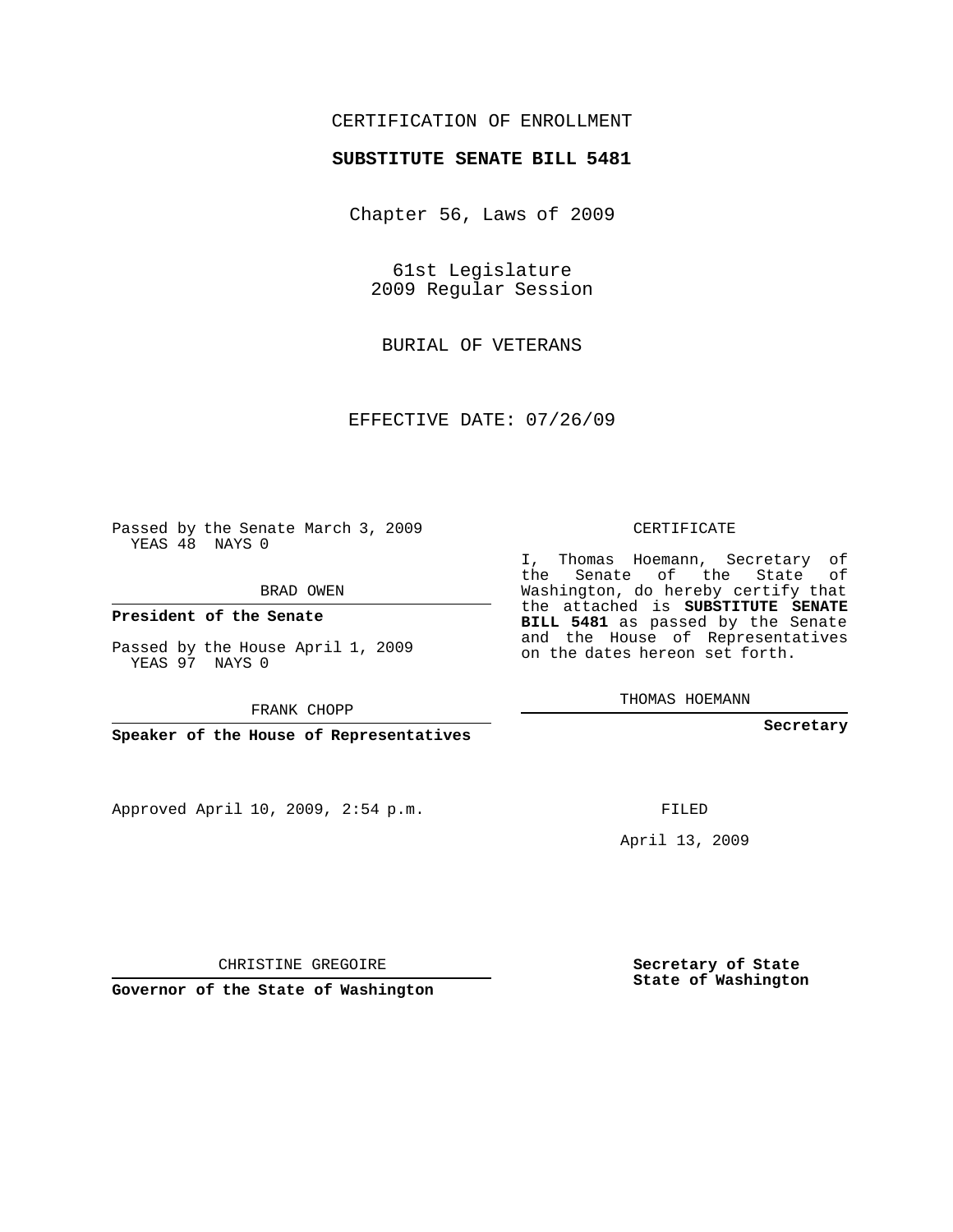## **SUBSTITUTE SENATE BILL 5481** \_\_\_\_\_\_\_\_\_\_\_\_\_\_\_\_\_\_\_\_\_\_\_\_\_\_\_\_\_\_\_\_\_\_\_\_\_\_\_\_\_\_\_\_\_

\_\_\_\_\_\_\_\_\_\_\_\_\_\_\_\_\_\_\_\_\_\_\_\_\_\_\_\_\_\_\_\_\_\_\_\_\_\_\_\_\_\_\_\_\_

Passed Legislature - 2009 Regular Session

## **State of Washington 61st Legislature 2009 Regular Session**

**By** Senate Government Operations & Elections (originally sponsored by Senators Marr, Becker, Hobbs, Haugen, Franklin, Parlette, Eide, Rockefeller, Hatfield, Jarrett, Jacobsen, Kilmer, Berkey, Tom, Swecker, King, Kastama, Shin, McDermott, Prentice, Fairley, Holmquist, Brandland, McCaslin, Ranker, McAuliffe, Roach, Honeyford, and Kauffman)

READ FIRST TIME 02/10/09.

1 AN ACT Relating to veterans' burials; and amending RCW 68.50.230.

2 BE IT ENACTED BY THE LEGISLATURE OF THE STATE OF WASHINGTON:

 3 **Sec. 1.** RCW 68.50.230 and 2005 c 365 s 146 are each amended to 4 read as follows:

 (1) Whenever any human remains shall have been in the lawful possession of any person, firm, corporation, or association for a period of ninety days or more, and the relatives of, or persons interested in, the deceased person shall fail, neglect, or refuse to direct the disposition, the human remains may be disposed of by the person, firm, corporation, or association having such lawful possession thereof, under and in accordance with rules adopted by the cemetery board and the board of funeral directors and embalmers, not inconsistent with any statute of the state of Washington or rule adopted by the state board of health.

15 (2)(a) The department of veterans affairs may certify that the 16 deceased person to whom subsection (1) of this section applies was a 17 veteran or the dependent of a veteran eligible for interment at a 18 federal or state veterans' cemetery.